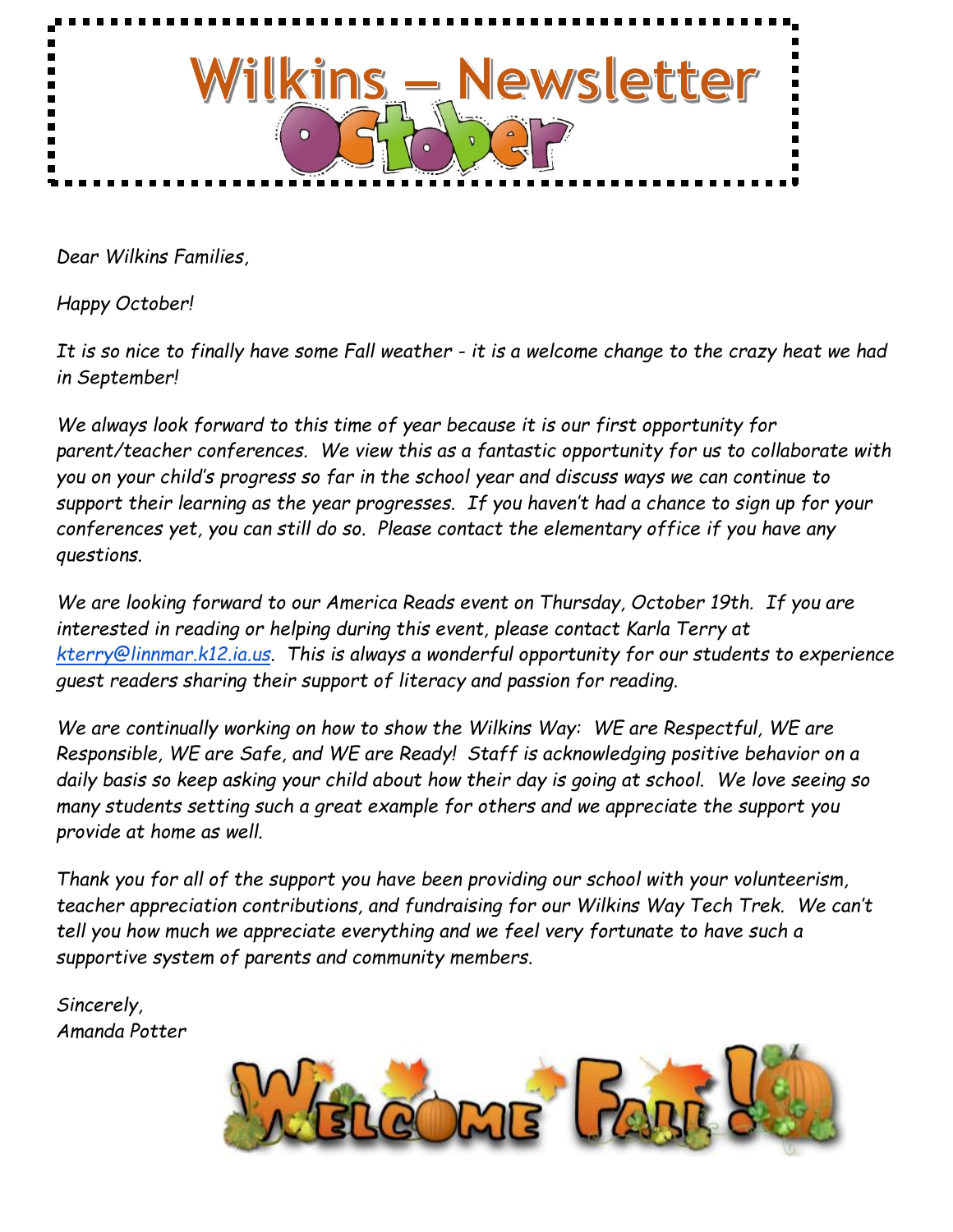# *News from Mr. Mohwinkle, Counselor*

you that help make this a smooth process. If you have questions, please contact Nick Mohwinkle at

#### Notes from the Music Room

We will have our first grade level concert of the year presented by our 3<sup>rd</sup> graders on Thursday, October 19 at 6:30 PM in the gym. They will be presenting the musical, "The Phantom of the Music Room". Students will need to arrive at their classrooms by



6:15. If you arrive before 6:15, please supervise your child in the gym. Classroom teachers will be in their rooms by 6:15. There will be a 2PM dress rehearsal that day for the school. For the students who were asked to dress like their part, please bring your outfit to school so they can be dressed in character for the dress rehearsal.

Our next concert will be a Veterans Day concert performed by our 4<sup>th</sup> graders. Students are asked to wear any combination of red/white/blue for this concert. Please invite any Vets you know as we want to honor them through this program. This will take place on Thursday, November 9 at 6:30 PM in the gym. There will also be a 2PM dress rehearsal and we would love to have some Vets in the afternoon performance as well so we can honor them.

Please mark your calendar so you can set aside the date your child will have their classroom Music Concert. This is one of the highlights of the year for the students and you won't want to miss it. All concerts will be held in the Wilkins Gym at 6:30 PM: \*3 rd Grade – October 19 \*4 th Grade – November 9 \*1<sup>st</sup> Grade – November 30 \*4 th & 5th Chorus – December 14 \*4 th & 5th Grade Chorus – December 15 at High School for Basketball game. We will meet at the HS cafeteria next to the gym at 5:30 and sing at 5:55. \*5 th Grade – February 22 \*2 nd Grade – March 22 \*4 th & 5th Grade Chorus April 13 morning field trip. Return to school by 11:30. \*Chorus & Wilkins Orchestra Concert– April 17 \*Kindergarten – April 19

If you have any questions or concerns about what is going on in Music, please don't hesitate to contact me. The best way is through school e-mail at Kpeterson@linnmar.k12.ia.us.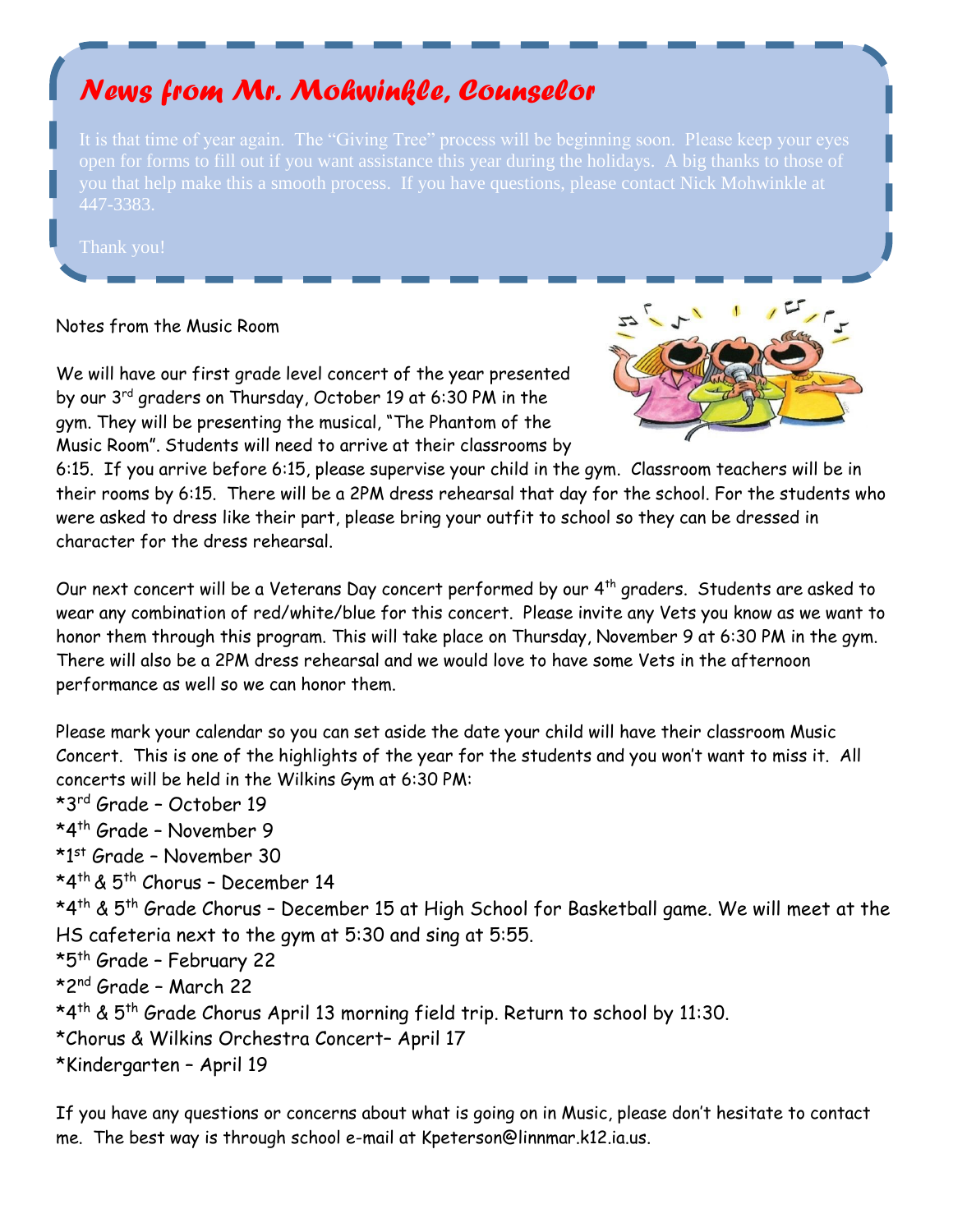

### **\*Supervision:**

This is a reminder that there is NO SUPERVISION outside in the mornings until 7:35. Students will not be allowed to enter the building until 7:45 am when the first bell rings. If your student eats breakfast at school, they will be allowed in the building at 7:30 am. All other students are asked to wait outside unless they participate in band, orchestra or intramurals. The weather will be changing with cooler temperatures so please keep this in mind.

# **\*Cooler Weather:**

Please remember to send your child with a sweatshirt or jacket - the temperatures are dropping<sup>®</sup>

# **\*Costume Guidelines:**

Halloween is right around the corner and below is a reminder of the costume guidelines: \*Make sure they can change into their costume on their own and in a timely manner. \*Make sure your students are appropriately dressed and don't show too much skin. \*No gory \*No Blood \*No weapons \*No face paint/ hair coloring during school \*No Mask at school \*School appropriate wording on costumes We appreciate your help and support with adhering to these guidelines. Thank you!



# Grade Level News

#### **Kindergarten**

Math: We have been working on measuring items in our classroom using different objects. We worked with the terms longer, shorter and the same length. We have been working hard on writing and recognizing our numbers 0-10.

Literacy: We have continued working on beginning sounds, rhyming words, deleting and adding words, blending, segmenting and syllables. We are excited for our reading support teachers to join us for reading each day. Each classroom will have all of our reading teachers in our room for 10-15 minutes. During this time, each teacher will have a group of students and will focus on one of the following jolly phonics, letter ID, CVC words, story retelling or sight words while reading.

Science: We finished our fall tree unit. We will take a couple of weeks to work on the life cycle of an apple and of course do some taste testing.

Rainbow words: We have finished our "red" words. Please continue working on these words at home.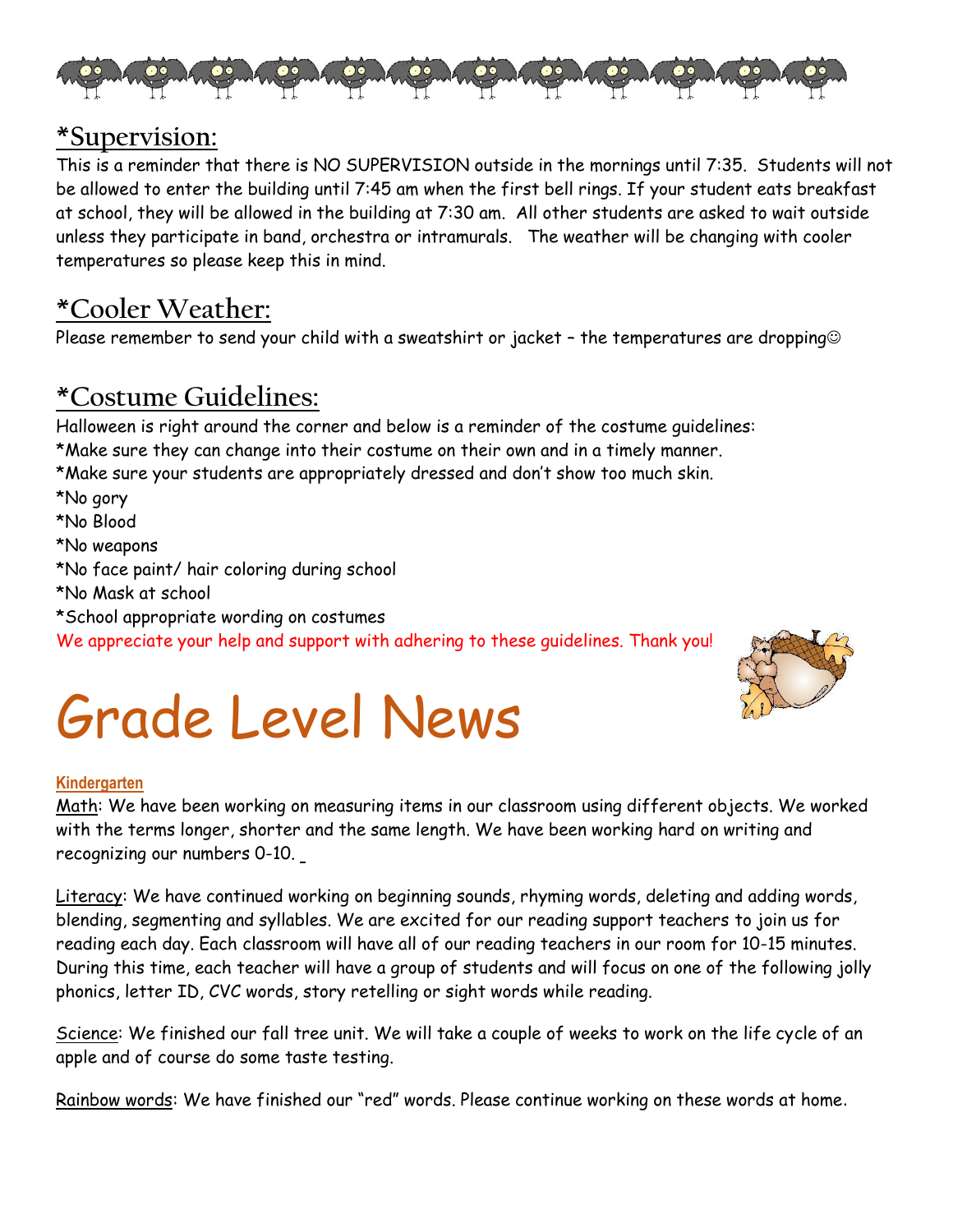#### **1st Grade**

The first graders have been busy learning about rocks with our Pebbles, Sand and Silt science unit. We learned all about basalt, tuff and scoria, which are different types of rocks formed by a volcano. We have learned to sort river rocks by many different properties such as shape, size and color. We used screens to sort our river rocks by size. We learned that pebbles are larger than gravel and that gravel is larger than sand.

We started our first math boxes pages in Everyday Math. Math boxes allow the students to practice basic math skills with each lesson. We learned to play Roll for 50, which helps us practice counting up and back on a number grid. We've learned how to write our numerals 0-9. It is very common for first graders to still write their numerals backwards. If you see your child making backwards numerals on math homework, be sure to have them fix it. This usually works itself out with more practice. Thanks for all your help with math homework!

We continue to practice short vowel sounds with our Journeys spelling words. We read the anchor texts Curious George at School, Lucia's Neighborhood and Gus Takes the Train. We will soon be finishing up our beginning of the year FAST assessments. We look forward to meeting with parents and sharing that data at our upcoming conferences in October!

#### **2 nd Grade**

Second graders are well on their way to a great year of learning! They are learning and practicing the Wilkins Way wherever they are in the building. Unit 2 math will provide much practice with strategies for solving addition facts quickly. Students will enjoy stories like Animal Homes and The Ugly Vegetables in our Journeys curriculum as well as work on their first graded piece of writing. This writing will be a narrative about the students themselves. Our work in Air and Weather will continue with investigations involving air pressure, weather tools and types of clouds. The second grade team really wants to emphasize focus on reading at home for enjoyment. One of our greatest goals is to help children find their way into the wonderful adventures that can be found between the covers of a book!

#### **3rd Grade**

This is adding up to be a great year! Our second unit in Everyday Math focuses on addition and subtraction. Third graders will practice adding and subtracting both 2- and 3-digit numbers. In reading, students are enjoying our weekly stories filled with great vocabulary and spelling. On Fridays, students are assessed on the vocab and spelling words. We encourage you to promote reading at home and challenge the students to a 350 minute/month goal. This averages out to be 15 minutes a night. Please record minutes read at home on the monthly logs located in the take home folders. In writing, we will finish up Unit 1 on narrative writing and move into Unit 2 on opinion writing. In Science, we are in our 2nd Water and Climate investigation. In the next few weeks, we will learn more about water temperature, weather, seasons, climates, and creating energy with water. We look forward to sharing your child's progress at our October conferences!

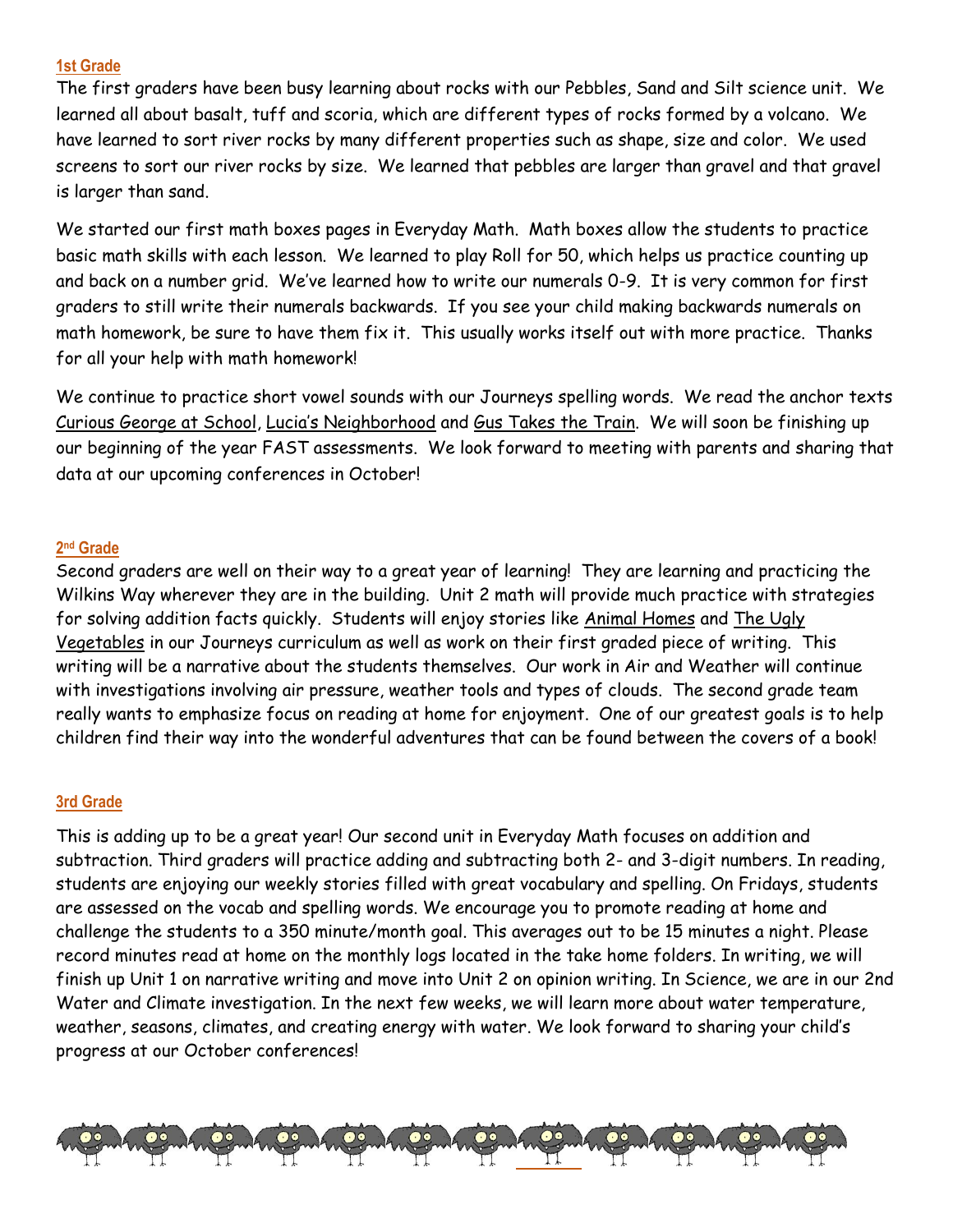#### 4th **Grade**

We recently finished taking the NWEA tests and your child's score in reading and math will be shared at conferences. In math, we just finished unit two on Large Numbers. We are starting unit three, Multiplication. Remember to practice your basic multiplication and division facts at home. Also, please use your Everyday Math account online! Expect to see math homework being sent home on Tuesday, Wednesday and/or Thursday nights. We took our first field trip to Old Capitol in Iowa City and the Museum of Natural History. Now we are ready to focus on Science beginning with our Soil, Rocks and Landforms science kit. Please continue to check your child's agenda every night on Seesaw to see daily assignments and upcoming tests and events in fourth grade. Please remember to read at home!

#### **5 th Grade**

 $\overline{\phantom{0}}$ 

In math, we will investigate Unit 3: Geometry Explorations, and Unit 4: Division. Unit 3 examines properties of basic plane figures and the use of the tools of geometry. Unit 4 reviews basic division facts and then extends to include division of a decimal by a whole number. We will begin Unit 2 in Literacy. Target comprehension skills will include: Cause and Effect, Understanding Characters, Author's Purpose, Conclusions and Generalizations, and Main Ideas. Informative writing will be our focus in this unit, specifically focusing on: Procedural Compositions, Cause-and Effect Essays, and writing a Research Report. In Social Studies, we will wrap up Chapter 2: Native Americans. We will have gained knowledge on using cultural maps as well as how the Eastern Woodlands, the Plains, the Southwest and the West, and the Northwest and the Arctic lived in the early days. In Science we will continue our Earth and Sun unit with investigations 3 (Earth's Atmosphere) and 4 (Heating Earth). We will use models to investigate the properties of air, describe the atmosphere using visual displays, and collect, organize, and interpret weather data. We will also conduct experiments with heating of earth materials and with solar water heaters to build explanations and design solutions. Don't forget conferences are this month! Late night conferences are October 12<sup>th</sup> and 17th. We can't wait to share the awesome growth your kiddos have made so far in  $5^\text{th}$  grade!

### Reading Support Groups are meeting and we cannot wait to visit with parents at conferences!

**Just a few benefits of reading aloud to your child even after they know how to read themselves...**

**\*Reading aloud models word pronunciations as children hear and learn new vocabulary. \*Reading together daily creates time with parents for children in this fast paced world. \*The importance of reading fades if children do not see it as a priority at home.**  \***Literacy is something that is not finished once your child learns how to read. Lifelong readers are lifelong thinkers!**

**For further information read the following article. [http://www.abc.net.au/news/2017-08-29/reading-to-kids-ending-too-early-study](http://www.abc.net.au/news/2017-08-29/reading-to-kids-ending-too-early-study-says/8849622)[says/8849622](http://www.abc.net.au/news/2017-08-29/reading-to-kids-ending-too-early-study-says/8849622)**

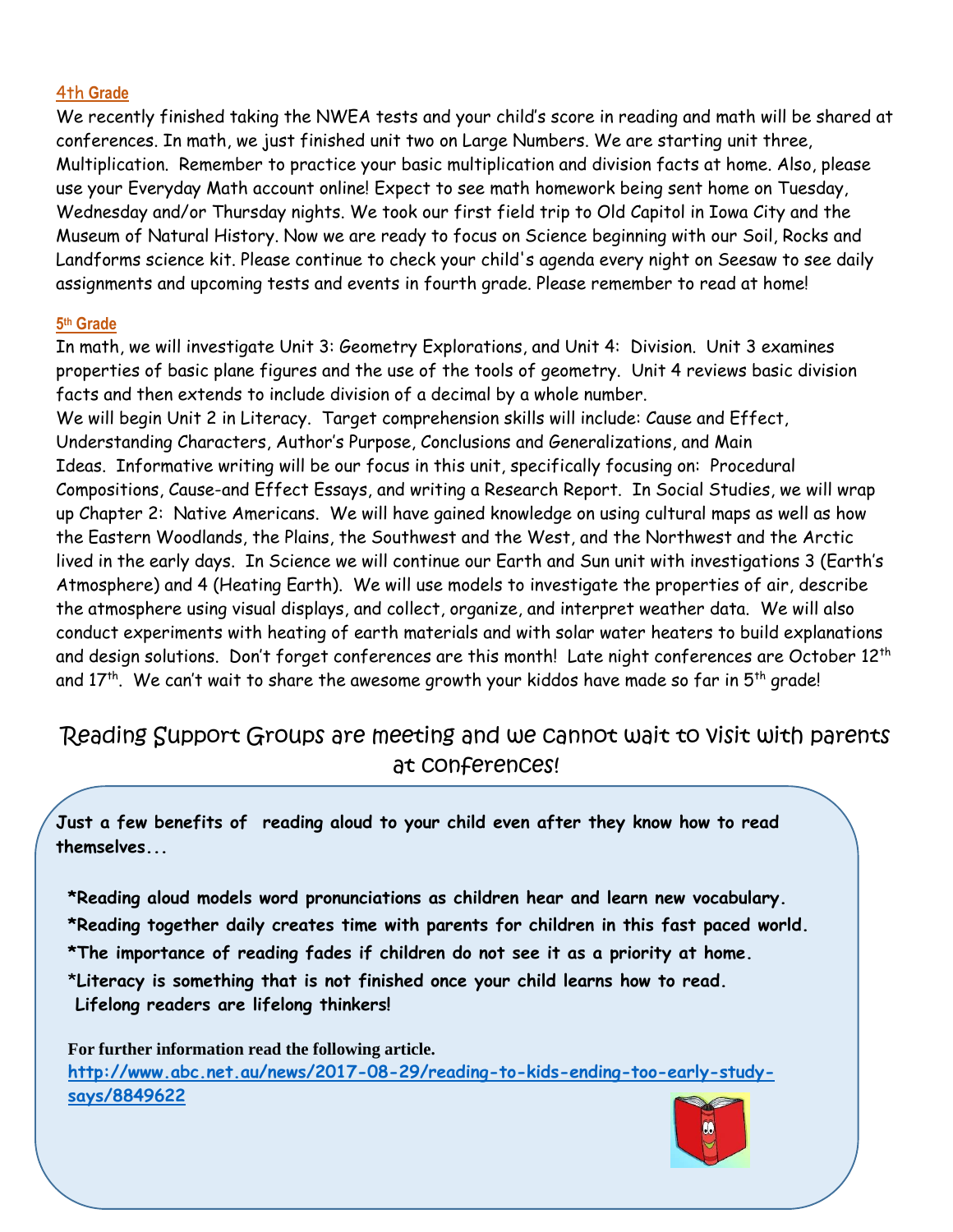

### Wilkins Way!

WE are Respectful…..WE are Responsible…..WE are Safe…..WE are Ready

We are off to a great start with our all-school PBIS (Positive Behavior Supports and Interventions), the Wilkins Way. We focus on these four big concepts: Being RESPECTFUL, RESPONSIBLE, SAFE AND READY TO LEARN! This program teaches clear and concise directions for how to act and what to do in the common areas of school: hallways, restrooms, recess, standing in lines, lunchroom behaviors, etc. Teachers model appropriate choices for group work, seatwork and transitions, among many other things. Students practice these behaviors every day in their classrooms, at specials, on the playground, and all other places at school.

In addition to learning and practicing behaviors, students earn Paw Prints for making good choices. They can choose to put their signed Paw Prints in a class envelope that is collected each week for school-wide drawings. Soon we will be opening the *Wilkins Way Window*. This window displays items students could "purchase" with their saved Paw Prints. For example, one item might cost 25 paw prints to purchase and another might be as many as 100 paw prints. We also have schoolwide incentives (such as all-school read and feed, dance parties, etc) and classroom incentives. The students have earned many paw prints already and are demonstrating responsibility in saving and keeping track of their paw prints as well as making excellent choices. The end result: a positive, enjoyable learning environment. GO WILKINS!!

# A Note from the Orchestra Director

 $\sim$  Mrs. Kelly Vieth  $\sim$ 

The 5th Grade Orchestra members have been working very hard on reading notes and rhythms in preparation for our very first concert on **Tuesday, October 24th** in the High School Auditorium beginning at 6:00 PM. All family and friends are encouraged to attend!!! Students will receive more information about our performance later this month.



#### *Attention All Adopt-a-Beginners….*

All students who signed up for this year's Adopt-a-Beginner Program will be finding out who their High School practice buddy will be very soon. Students accepted into the program will have the chance to meet and greet their buddy at our annual Adopt-a-Beginner Pizza Party, which will take place before our concert on October 24th. More details to come

Keep up the hard work, orchestra students. Go Lions!!!

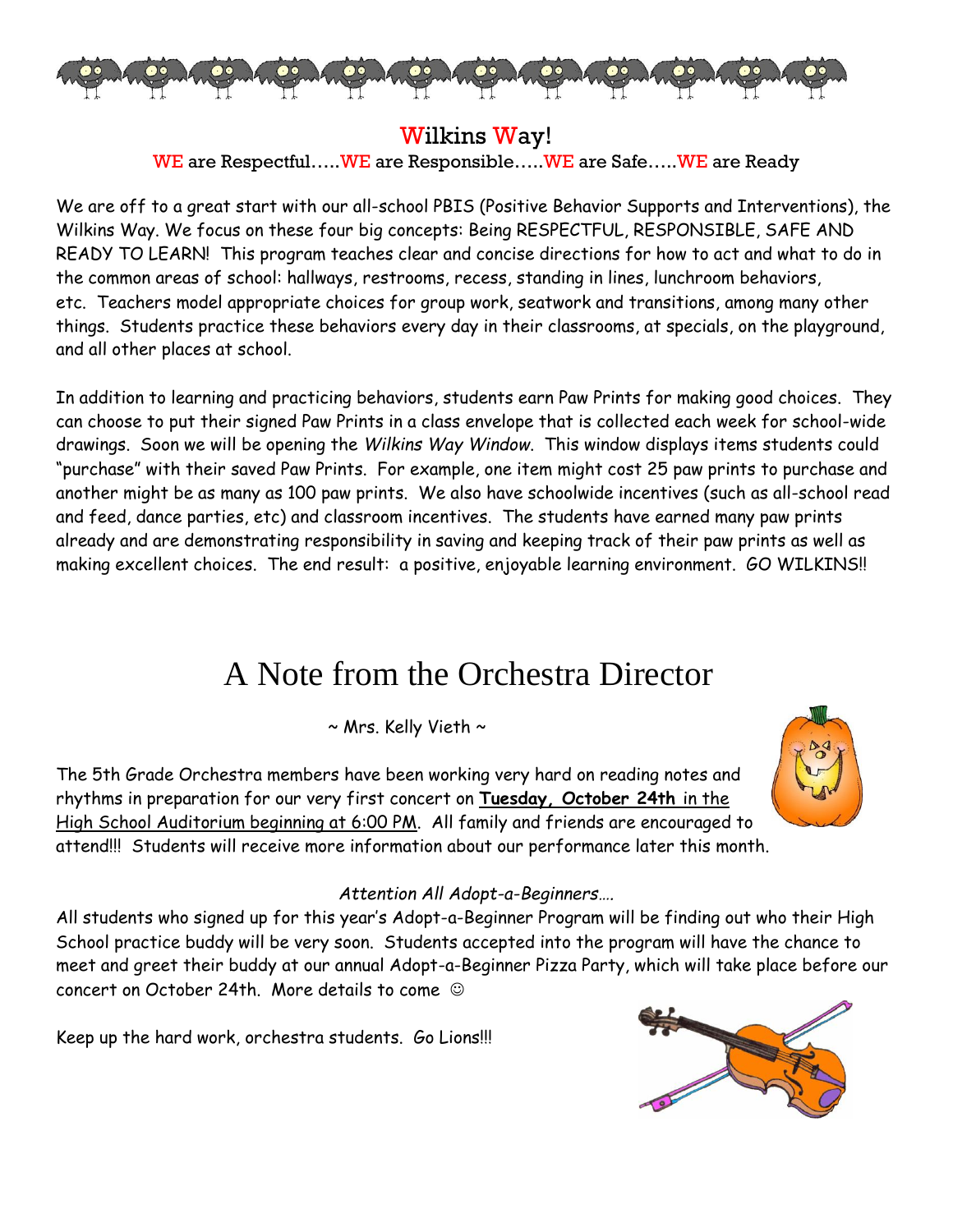# Wilkins Guidelines for Volunteering for Classroom Parties



We are grateful and appreciative to have parents/volunteers to help at our school classroom parties. We are limited to the number of volunteers we are able to have in

each classroom due to room space. Below are the guidelines and process we utilize for each of the classroom parties.

\*\*Room Parents are assigned for each class by Tammy Evans, a volunteer for Wilkins Elementary. Room Parents will automatically be one of the volunteers that attend each party.

\*\*The teacher of each classroom is responsible to approve any additional volunteers that will help for the classroom party. These volunteers must be an active registered volunteer. If the approved classroom volunteer would like to bring their spouse to help, the spouse also needs to be an active registered volunteer.

\*\*The teachers will provide the names to the office and the office will have name tags for the party volunteers. These are the only individuals that will be able to attend the party.

\*\*Room parents are responsible for contacting volunteers to bring any needed supplies for the party. The volunteers bringing supplies are not automatically signed up to be a volunteer in the classroom for the party. They are only able to volunteer in the classroom if they were approved by the classroom teacher and are an active registered volunteer.

## **We appreciate your understanding and support with these guidelines.**



Hello Wilkins Parents:

Picture re-take day is Wednesday, Oct 18th. This is for students that may want/need to have their picture re-taken for various reasons. It is also for students that did not get their picture taken the first time when LifeTouch was here.

Procedures for Students needing an actual re-take: Return the picture packets into their teacher before Oct. 18<sup>th</sup>. The unwanted picture packet will be turned in to LifeTouch when they have their new picture taken.

Procedures for students that missed getting their picture taken the first time: Students need a picture order form and they must have payment the day of our re-take pictures and turn the money into LifeTouch at the time their picture is taken. We have a few extra picture order forms in the office if you need one.

If you have any questions or concerns, please contact the Wilkins Office. Thank you!